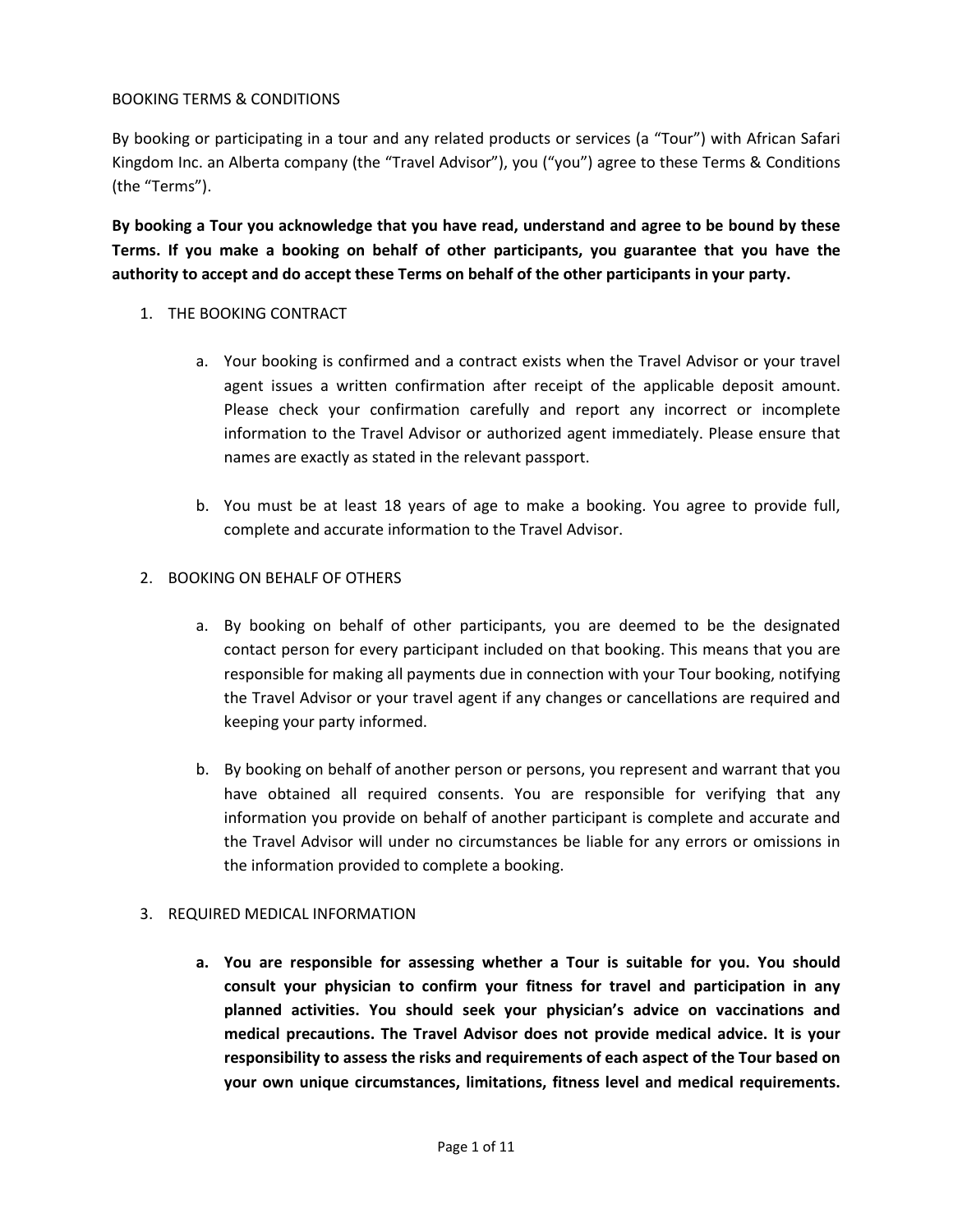**The Travel Advisor shall not be responsible for any loss, damage or injury resulting from any medical conditions you may have or experience during any Tour.**

**b. Travel with the Travel Advisor may involve visiting remote or developing regions, where medical care may not be easily accessible and medical facilities may not meet the standards of those found in your home country. The condition of medical facilities in the countries you may visit on your Tour varies and the Travel Advisor makes no representations and gives no warranties in relation to the availability or standard of medical facilities in those regions.**

### 4. SPECIAL REQUIREMENTS

a. Any special requirements must be disclosed to the Travel Advisor at the time of booking. The Travel Advisor will use reasonable efforts to accommodate special requirements or requests but this is not always possible given the nature of the destinations visited and availability of options outside a planned itinerary. Certain activities may be inaccessible to you if your mobility is limited in any way. All food allergies and dietary restrictions must be disclosed to the Travel Advisor at the time of booking but the Travel Advisor cannot guarantee that dietary needs or restrictions can be accommodated. Any special requests or requirements do not form part of these Terms or the contract between you and the Travel Advisor and the Travel Advisor is not liable for any failure to accommodate or fulfill such requests.

# 5. AGE REQUIREMENTS

- a. Anyone under the age of 18 on the date of first travel is considered to be a minor. Minors must always be accompanied by an adult. One adult may accompany up to two minors. Unless otherwise indicated in the Tour description or by the Travel Advisor, the minimum age for minors travelling on any Tour is 12 years old.
- b. All bookings with a minor are subject to review and approval by the Travel Advisor. If the consent of a parent, guardian or any other person is required by applicable law for any minor to travel, the accompanying adult is responsible for securing all consents, documentation and ensuring that they and the minor(s) meet all legal requirements to travel, to enter into and depart from applicable countries and regions. The Travel Advisor will not be responsible for any fees, damages, or losses incurred as a result of any failure to secure necessary consents, permits, and approvals.
- c. Each adult on a booking with a minor or minor(s) is jointly and severally responsible for the behavior, wellbeing, supervision and monitoring of such minor(s), and jointly and severally accepts these Terms for and on behalf of any minor(s) on their booking, including all assumptions of risk and limitations of liability. The Travel Advisor does not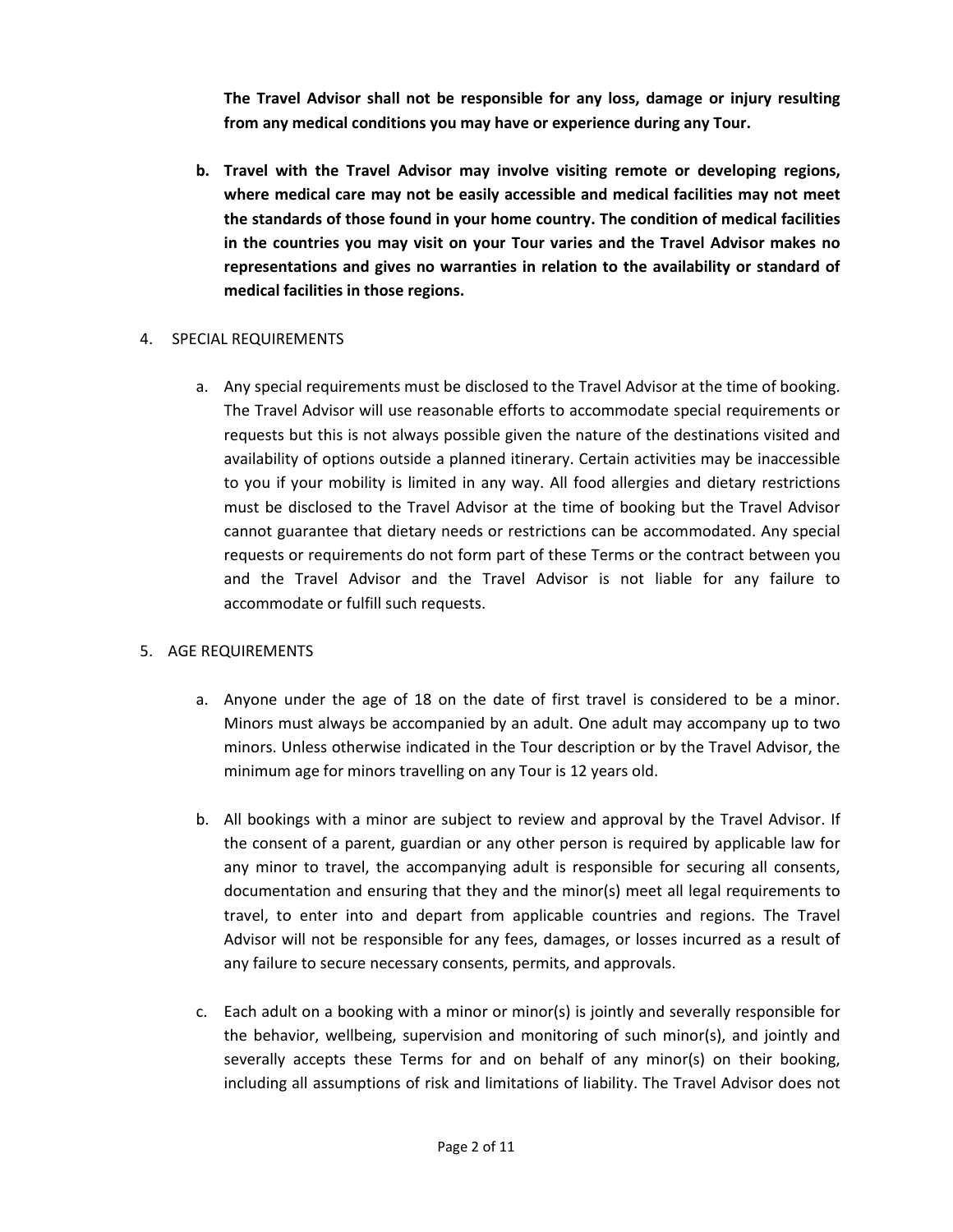provide care services for minors and expressly disclaims any responsibility for chaperoning or controlling any minor(s).

### 6. MANDATORY INSURANCE REQUIREMENTS

a. YOU MUST HAVE TRAVEL INSURANCE WITH A MINIMUM MEDICAL, EVACUATION AND REPATRIATION COVERAGE OF US\$200,000.00 covering all applicable dates of travel with the Travel Advisor. This insurance must cover personal injury and emergency medical expenses. On the first day of each Tour, a representative of the Travel Advisor will verify that you have sufficient insurance in place. You are strongly recommended to extend your coverage to include cancellation, curtailment, and all other expenses that may arise as a result of loss, damage, injury, delay or inconvenience while traveling. You acknowledge that insurance coverage is not included in the cost of any Tour offered by the Travel Advisor and you are required to obtain separate coverage at an additional cost. It is your responsibility to ensure that you have sufficient coverage and comply with the terms of the applicable insurance plans. You are responsible for advising your insurer of the type of travel, destination(s) and activities included in your booking so that the insurer may provide appropriate coverage.

### 7. PRICES, SURCHARGES AND TAXES

- a. The Travel Advisor will not increase the price of your Tour after you have paid in full. Tours are priced and advertised inclusive of applicable taxes.
- b. From time-to-time the Travel Advisor may offer reduced pricing on certain products or services. Reduced pricing applies only to new bookings. Bookings where payment of at least a deposit has been received by the Travel Advisor are not entitled to reduced pricing.

# 8. VALIDITY

- a. All dates, itineraries and prices of Tours are subject to change at any time and the current price will be quoted and confirmed at the time of booking, subject to any surcharges that may be levied in accordance with these Terms.
- b. You acknowledge that you are responsible for keeping up to date on the specific details of your Tour and any other products or services, including, but not limited to checking the with the Travel Advisor at least 72 hours prior to departure as minor changes may have been made after the time of booking.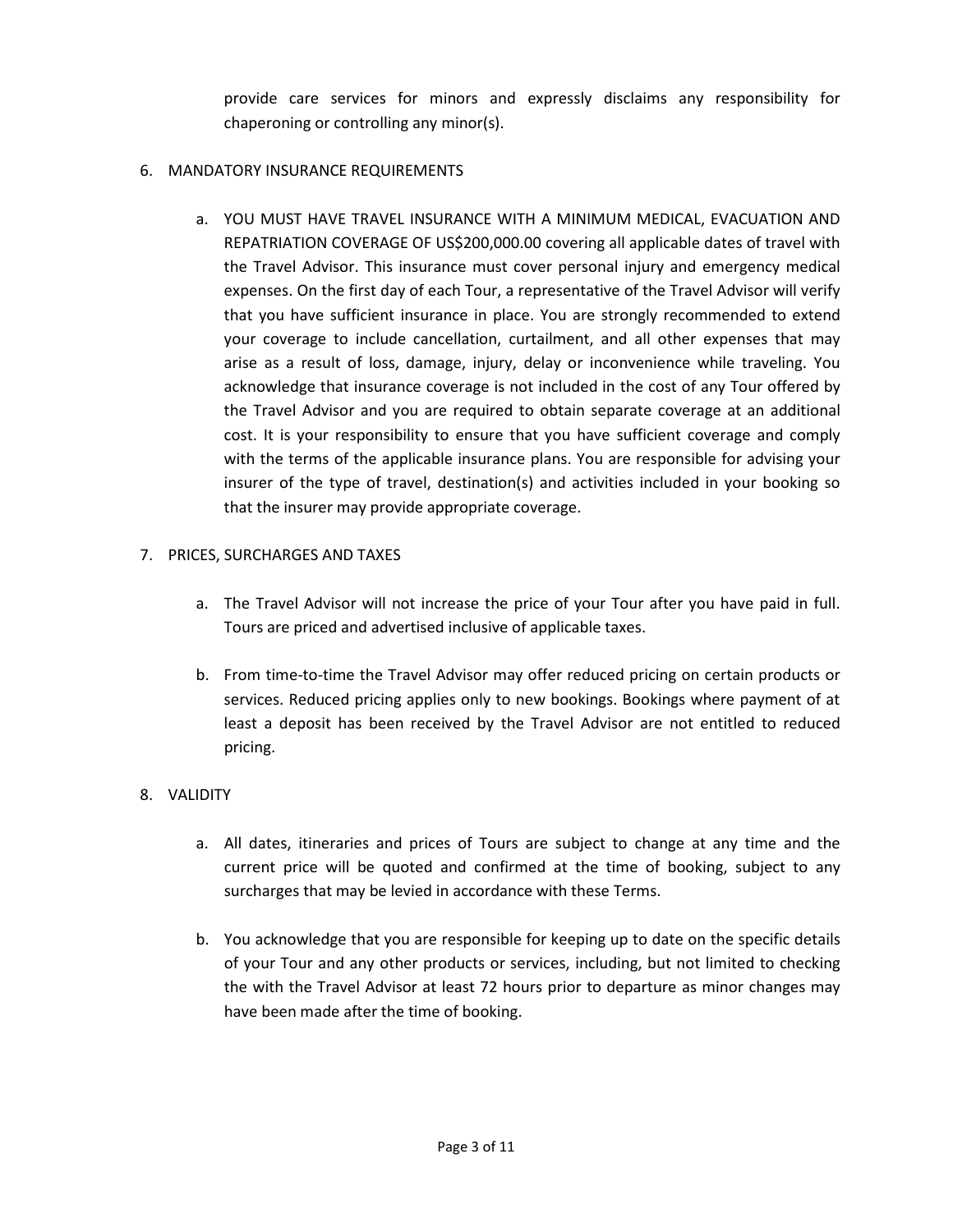### 9. DEPOSITS

- a. At the time of booking, a non-refundable deposit in the amount specified by the Travel Advisor on a per person per Tour basis is due to the Travel Advisor. If the booking is made 60 days or less prior to departure, full payment is due at the time of booking. The non-refundable deposit should be sent to the Travel Advisor or authorized agent, as applicable.
- b. Certain products or services offered by the Travel Advisor may require you to make full payment at the time of booking. The Travel Advisor will advise you of any such requirements prior to confirmation of the applicable booking.

### 10. DETAILS REQUIRED FOR BOOKING

a. As a condition of booking, you must provide the information requested by the Travel Advisor along with final payment. If you fail to supply information required by the Travel Advisor for air tickets, permits, or other inclusions, you will also be liable for any costs, fees or losses including failure to obtain or provide that inclusion. In the event that you fail to supply information required by the Travel Advisor, the Travel Advisor also reserves the right to treat your booking (or the relevant component of your booking) as cancelled and levy any cancellation fees deemed reasonable by the Travel Advisor, in its sole discretion. The information required by the Travel Advisor will vary by Tour and will be communicated to you or to the Travel Advisor's authorized agent during the booking process. The Travel Advisor will not be held responsible for any fees you incur as a result of errors, omissions, inaccuracies, late, misplaced or otherwise incomplete information you have provided.

#### 11. FINAL PAYMENT & ACCEPTANCE OF BOOKING

a. The confirmation sent by the Travel Advisor or your travel agent will contain details of final payment required for any booking. Payment of the balance of the price for any products or services booked is due 60 days before the departure date of the first product or service included in the applicable booking. If full payment is not received by the applicable due date, the Travel Advisor may, at its sole discretion, change the rate payable for the booking, or treat the booking as cancelled and retain the deposit paid on booking as a cancellation fee. If a booking is made less than 60 days before the departure date of the first product included in the applicable booking, then the full amount must be paid at the time of booking. If, for any product or service booked, payment terms differ from those outlined in this section, the applicable terms will be communicated to you prior to booking and will also be detailed on the applicable invoice.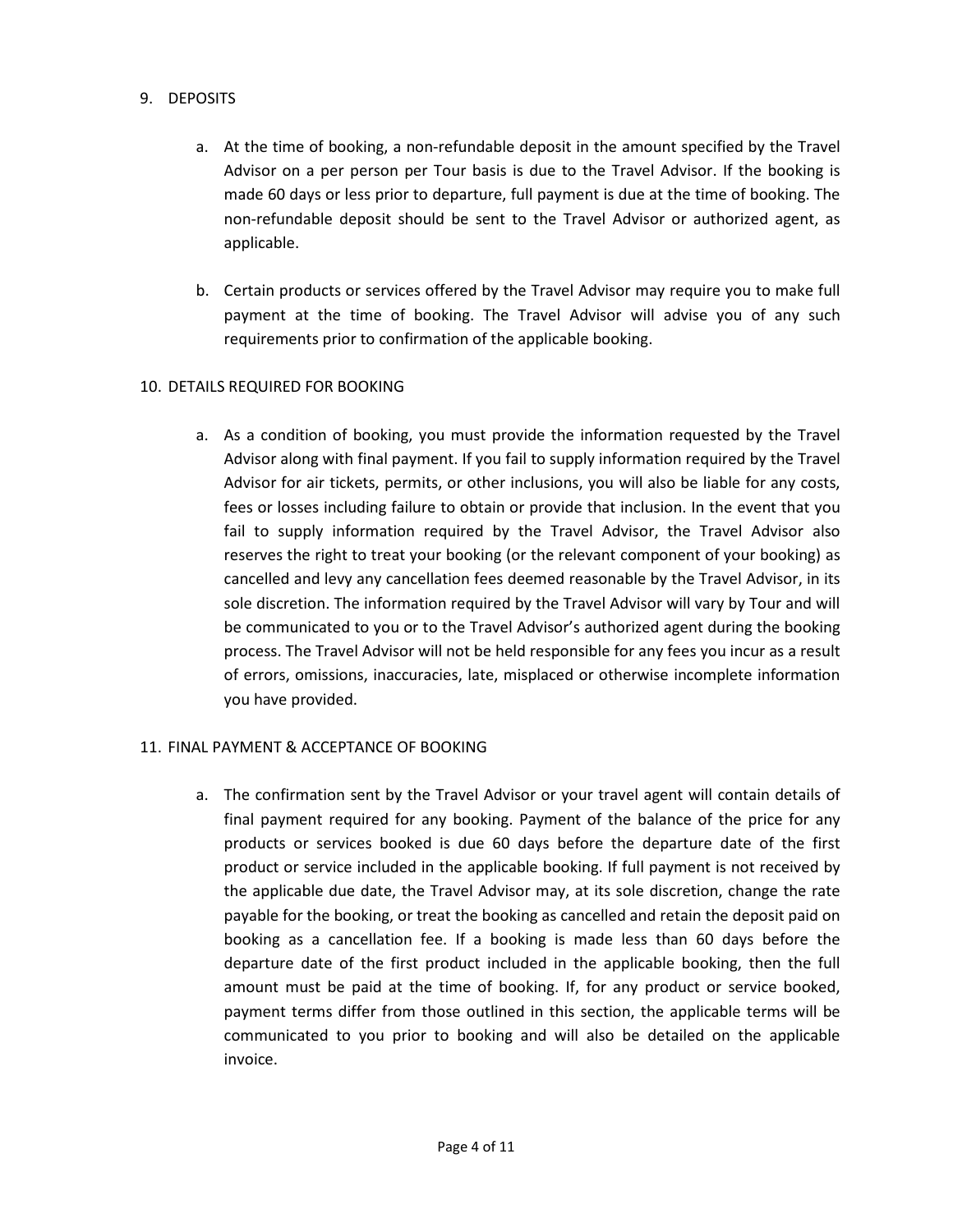b. The Travel Advisor is not responsible for any charges levied by third parties or financial institutions and payable by you as a result of credit card or other payment transactions and will not refund or return any fees charged by third parties or financial institutions in connection with payments made by you to the Travel Advisor.

# 12. CANCELLATION BY THE PARTICIPANT

- a. You may cancel your booking by notifying the Travel Advisor. Cancellation fees, if any, will be determined with reference to the date on which notice of cancellation is received by the Travel Advisor and are expressed as a percentage of the total price paid for the cancelled Tour, product or service (excluding any insurance products).
- b. Cancellation of a Tour:
	- i. Cancellation at any time before departure of first product or service in relevant booking: Deposit will be forfeited by you and payable to the Travel Advisor and no further refund will be payable.
	- ii. Cancellation of Tour within 60 days before departure of first product or service in relevant booking: all fees paid to the Travel Advisor will be forfeited. There will be no refund.

# 13. GUARANTEED DEPARTURES & CANCELLATION OF A TOUR BY THE TRAVEL ADVISOR

- a. A departure date for a Tour offered by the Travel Advisor will become a guaranteed departure when at least one booking secured by a valid deposit has been made on that departure.
- b. The Travel Advisor guarantees that all scheduled Tour departures booked and secured with a valid deposit will depart as indicated on the applicable confirmation, subject to reasonable itinerary changes as described in these Terms or good faith health and safety concerns. This guarantee is not applicable in the case of Force Majeure. Up to date Tour and itinerary information is available by contacting the Travel Advisor. Brochures and other printed materials displaying Tour information and departure dates are subject to change may not be relied upon for purposes of this guarantee.
- c. If a Tour is cancelled by the Travel Advisor before the date of departure for reasons other than Force Majeure and the cancellation is not caused by your fault or negligence, you will have the choice of accepting from the Travel Advisor:
	- i. a substitute Tour of equivalent value.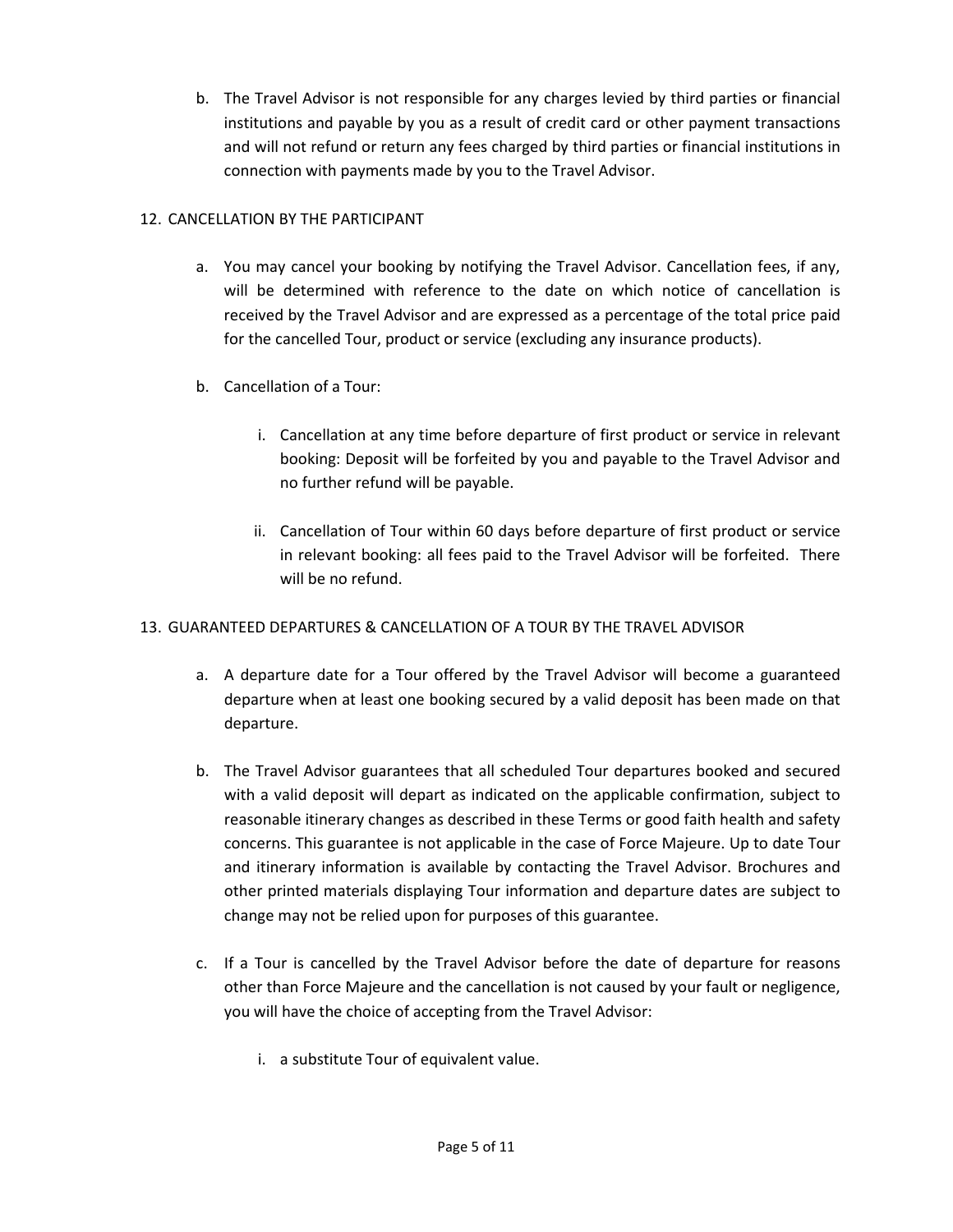d. The Travel Advisor is not responsible for any incidental expenses or consequential losses that you incur as a result of the cancelled booking including visas, vaccinations, nonrefundable flights or rail, non refundable car parking or other fees, loss of earnings, or loss of enjoyment, the Travel Advisor reserves the right to issue a full refund in lieu of the choices above, in its sole discretion. Where a significant element of a Tour as described cannot be provided after departure, the Travel Advisor will make suitable alternative arrangements where possible. If it is not possible to provide a suitable alternative or if you reasonably reject any suitable alternatives, the Travel Advisor may provide you with a refund for unused products or services as determined in its discretion.

### 14. TRAVEL DOCUMENTS

a. It is your responsibility to obtain information and to have in your possession all the required documentation and identification required for entry, departure and travel to each country or region. This includes a valid passport and all travel documents required by the relevant governmental authorities including all visas, permits and certificates (including but not limited to vaccination or medical certificates) and insurance policies. You must have a passport that is valid 6 months after the last date of travel with the Travel Advisor as set out on your itinerary. You accept full responsibility for obtaining all such documents, visas and permits prior to the start of the Tour, and you are solely responsible for the full amount of costs incurred as a result of missing or defective documentation. You agree that you are responsible for the full amount of any loss or expense incurred by the Travel Advisor that is a direct result of your failure to secure or be in possession of proper travel documentation. The Travel Advisor does not provide advice on travel documents and makes no representations or warrantees as to the accuracy or completeness of any information provided on visas, vaccinations, climate, clothing, baggage, or special equipment and you agree that the Travel Advisor is not responsible for any errors or omissions in this information.

# 15. FLEXIBILITY & UNUSED SERVICES

a. You acknowledge that the nature of adventure travel requires flexibility and acknowledges that you will permit reasonable alterations to products, services or itineraries by the Travel Advisor. The route, schedules, accommodations, activities, amenities and mode of transportation are subject to change without notice due to unforeseeable circumstances or events outside the control of the Travel Advisor (including but not limited to Force Majeure, illness, mechanical breakdown, flight cancellations, strikes, political events and entry or border difficulties). No reimbursements, discounts or refunds will be issued for services that are missed or unused after departure due to no fault of the Travel Advisor, including your removal from a Tour because of your negligence or breach of these Terms.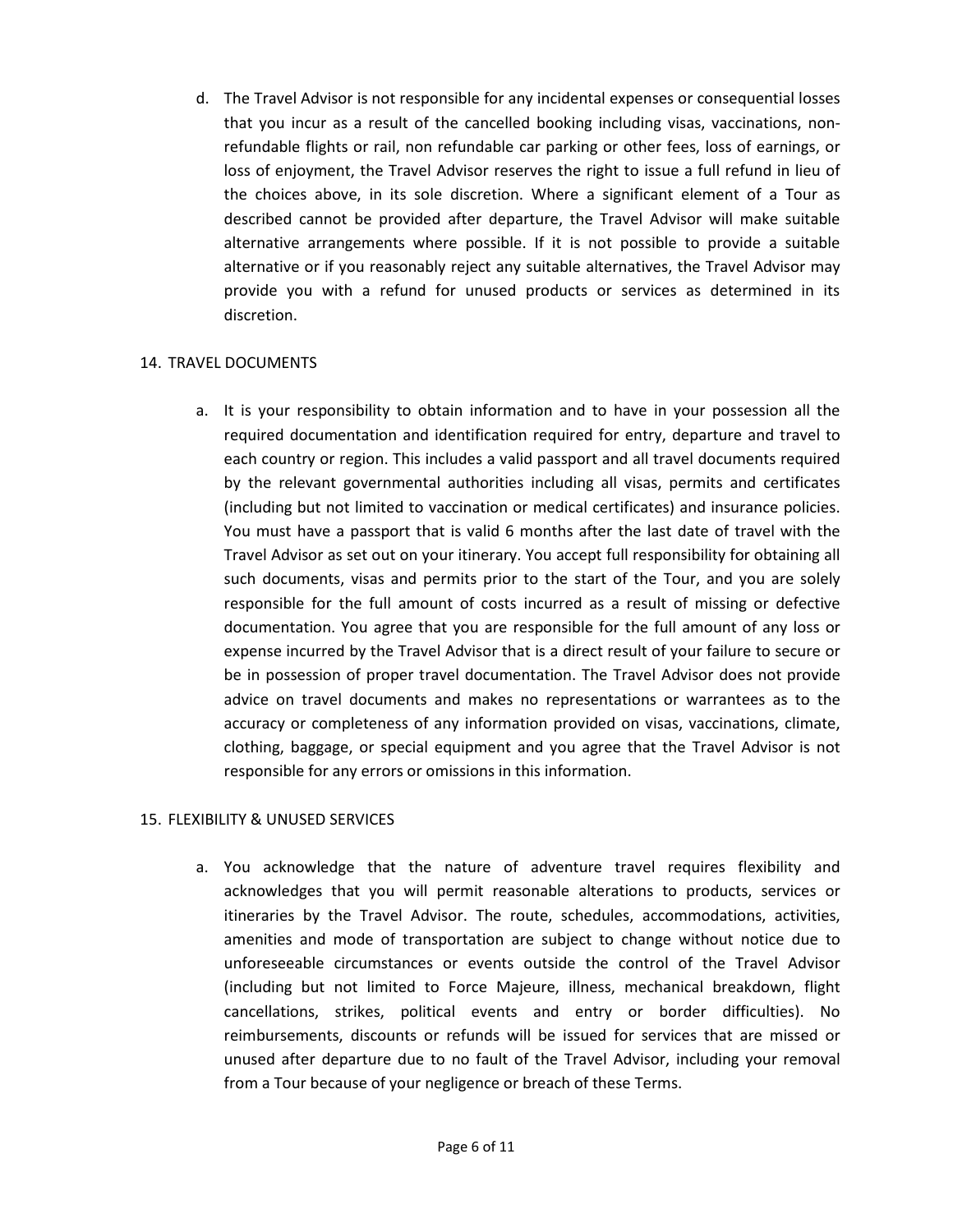#### 16. ACCEPTANCE OF RISK

- a. You acknowledge that adventure travel and the products and services offered by the Travel Advisor may involve a significant amount of risk to your health and safety. By traveling with the Travel Advisor you acknowledge that you have considered any potential risks to health and safety. You hereby assume responsibility for all such risks and release the Travel Advisor from all claims and causes of action arising from any losses, damages or injuries or death resulting from risks inherent in travel, including adventure travel specifically, visiting foreign destinations, and participating in adventurous activities such as those included in Tour itineraries or otherwise offered by the Travel Advisor. The Travel Advisor requires that you confirm your assumption of this responsibility by completing the participation waiver (the "Waiver") prior to departing on your tour.
- b. You acknowledge that the degree and nature of personal risk involved depends on the products or services booked and the location(s) in which a product or service operates, and that there may be a significant degree of personal risk involved in participating, particularly participating in physical activities, travel to remote locations, carriage by watercraft, participation in "extreme sports" or other high-risk activities, or travel to countries with developing infrastructure. Standards of hygiene, accommodation and transport in certain countries where Tours take place are often lower than the standards you may reasonably expect in your home country or region. You agree that the Travel Advisor is not responsible for providing information or guidance with respect to local customs, weather conditions, specific safety concerns, physical challenges or laws in effect in any locations where a Tour, product or service is operated. You acknowledge you have considered the potential risks, dangers and challenges and your own personal capabilities and needs, and you expressly assume the risks associated with travel under such conditions.
- c. You must at all times strictly comply with all applicable laws and regulations of all countries and regions. Should you fail to comply with the above or commit any illegal act when on Tour or, if in the opinion of the Travel Advisor (acting reasonably), your behavior is causing or is likely to cause danger, distress or material annoyance to others, the Travel Advisor may terminate your travel arrangements on any product or service immediately at your expense and without any liability on the Travel Advisor's part. You will not be entitled to any refund for unused or missed services or costs incurred as a result of termination of your travel arrangements, including, without limitation, return travel, accommodations, meals, and incidentals.
- d. You are responsible for any costs (including repair, replacement and cleaning fees) incurred by the Travel Advisor or the Travel Advisor's suppliers for property damage, destruction or theft caused by you while on a Tour. You agree to immediately report any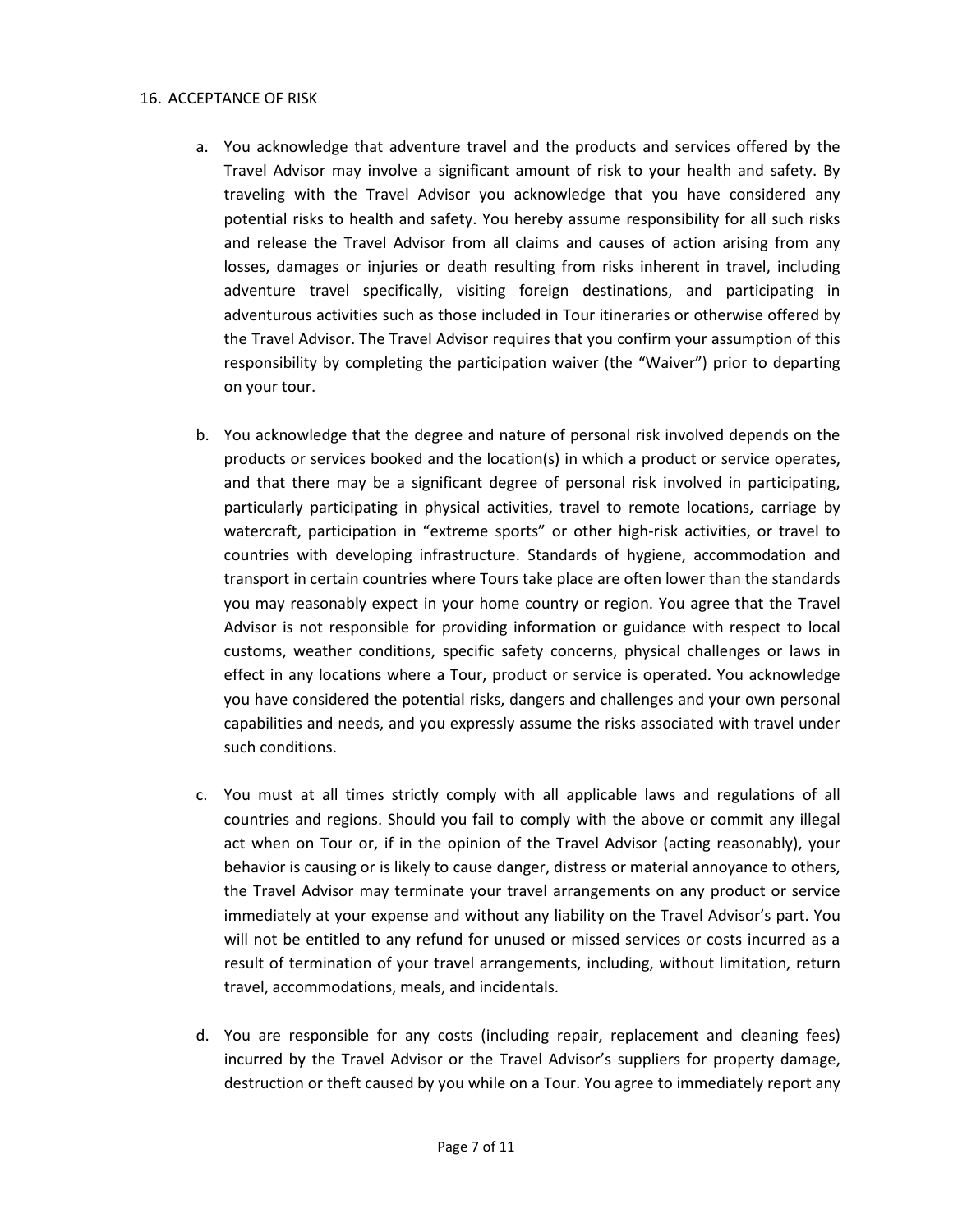pre-existing damage to a representative of the Travel Advisor and staff of the accommodation, transportation service, or facility as soon as possible upon discovery.

- e. You agree to take all prudent measures in relation to your own safety while on Tour including, but not limited to, the proper use of safety devices (including seatbelts, harnesses, flotation devices and helmets) and obeying all posted signs and oral or written warnings regarding health and safety. Neither the Travel Advisor nor its Third Party Suppliers (as defined herein) are liable for loss or damages caused by your failure to comply with safety instructions or warnings.
- f. You agree to bring any complaints to the Travel Advisor as soon as possible in order to provide the Travel Advisor with the opportunity to properly address such complaint. You agree to inform your tour leader, another representative of the Travel Advisor or the Travel Advisor's customer service department directly. The Travel Advisor assumes no liability for complaints that are not properly brought to the attention of the Travel Advisor and cannot resolve or attempt to resolve complaints until proper notice is provided. Any complaint made after the completion of a Tour must be received in writing by the Travel Advisor within 30 days of the last day of travel of the booking in question.

### 17. THE TRAVEL ADVISOR IS NOT LIABLE FOR THIRD PARTY SUPPLIERS

- a. The Travel Advisor makes arrangements with accommodation providers, activity providers, airlines, cruise lines, coach companies, transfer operators, shore excursion operators, tour and local guides, and other independent parties ("Third Party Suppliers") to provide you with some or all of the components of your booking. Third Party Suppliers may also engage the services of local operators and sub-contractors. Although the Travel Advisor takes all reasonable care in selecting Third Party Suppliers, the Travel Advisor is unable to control Third Party Suppliers, does not supervise Third Party Suppliers and therefore cannot be responsible for their acts or omissions. Any services provided by Third Party Suppliers are subject to the terms and conditions imposed by these Third Party Suppliers and their liability is limited by their tariffs, conditions of carriage, tickets and vouchers and international conventions and agreements that govern the provision of their services. These may limit or exclude liability of the Third Party Supplier. You acknowledge that Third Party Suppliers operate in compliance with the applicable laws of the countries in which they operate and the Travel Advisor does not warrant that any Third Party Supplier is in compliance with the laws of your country of residence or any other jurisdiction.
- b. The Travel Advisor is not liable and will not assume responsibility for any claims, losses, damages, costs or expenses arising out of inconvenience, loss of enjoyment, upset, disappointment, distress or frustration, whether physical or mental, resulting from the act or omission of any party other than the Travel Advisor and its employees.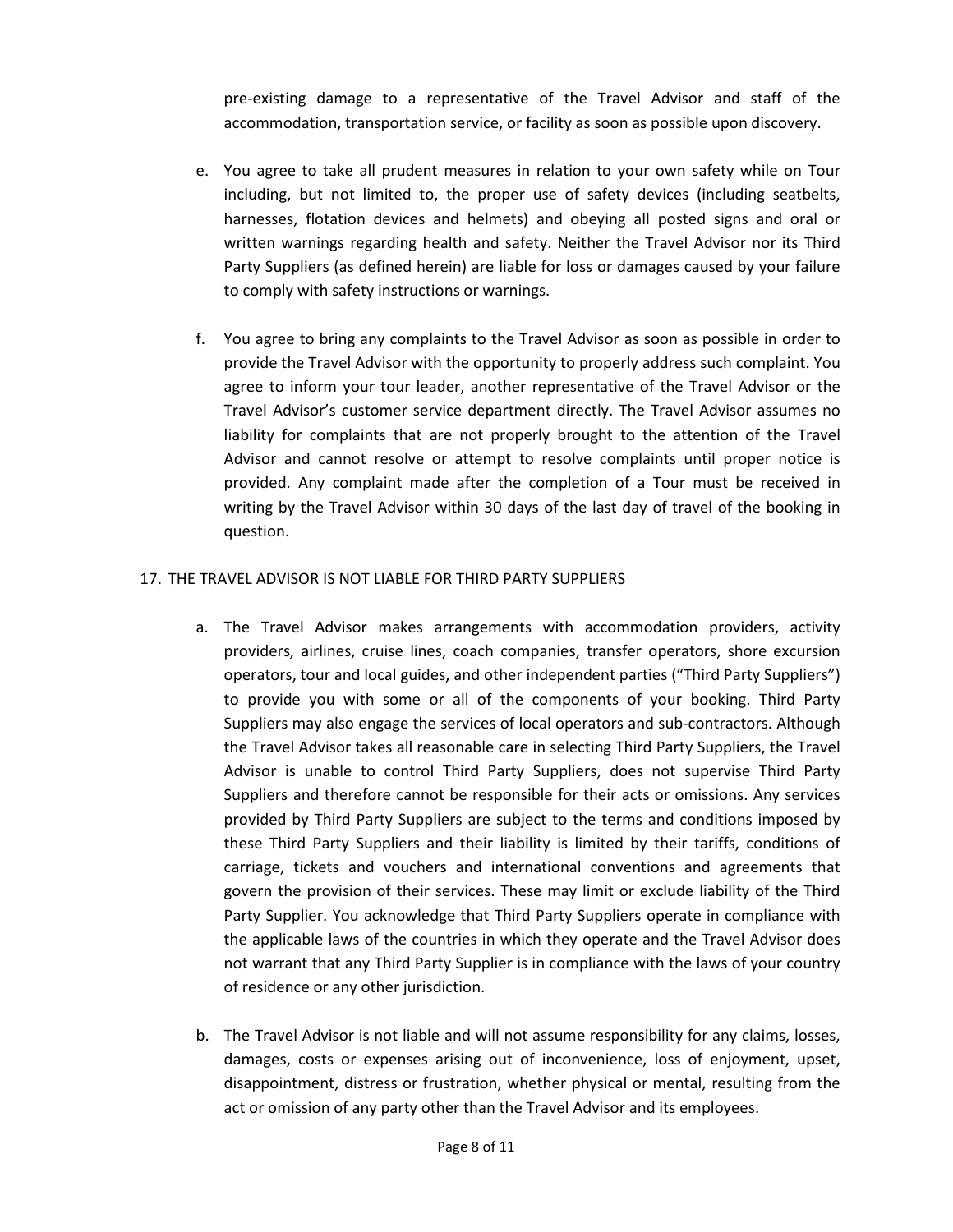c. The Travel Advisor is not liable for the acts or omissions, whether negligent or otherwise, of Third Party Suppliers or any independent contractors.

# 18. OPTIONAL EXTRAS

- a. "Optional Extras" refers to any activity, transportation, meal, product or service not expressly included in the Tour itinerary or price of the Tour and which does not form part of the Tour. You agree that any assistance given by the Travel Advisor's representative(s) in arranging, selecting, or booking, any Optional Extras is purely at your request and the Travel Advisor makes no warranties and expressly disclaims any liability whatsoever arising from participation in Optional Extras or any information provided by any representative of the Travel Advisor regarding any Optional Extras. You release the Travel Advisor from all claims and causes of action arising from any damages, loss of enjoyment, inconvenience, or injuries related to or arising from participation in or booking of Optional Extras.
- b. You acknowledge and agree that any liability for loss, damages, death, personal injury, illness, emotional distress, mental suffering or psychological injury or loss of or damage to property associated with Optional Extras is the sole responsibility of the third party providing that service or activity.

# 19. LIABILITY

- a. The Travel Advisor and its parents, subsidiaries and their respective employees, affiliates, officers, directors, successors, representatives, and assigns shall not be held liable for (A) any damage to, or loss of, property or injury to, or death of, persons occasioned directly or indirectly by an act or omission of any other provider, including but not limited to any defect in any aircraft, watercraft, or vehicle operated or provided by such other provider; and (B) any loss or damage due to delay, cancellation, or disruption in any manner caused by the laws, regulations, acts or failures to act, demands, orders, or interpositions of any government or any subdivision or agent thereof, or by acts of God, strikes, fire, flood, war, rebellion, terrorism, insurrection, sickness, quarantine, epidemics, theft, or any other cause(s) beyond their control. You waive any claim against the Travel Advisor for any such loss, damage, injury, or death.
- b. In the event that any loss, death, injury or illness is caused by the negligent acts or omissions of the Travel Advisor or of the Third Party Suppliers of any services which form part of the booking contract then the Travel Advisor limits its liability, where applicable by all applicable international conventions.
- c. Notwithstanding anything to the contrary elsewhere in these Terms, the Travel Advisor will not in any circumstances be liable to you for any loss or anticipated loss of profit,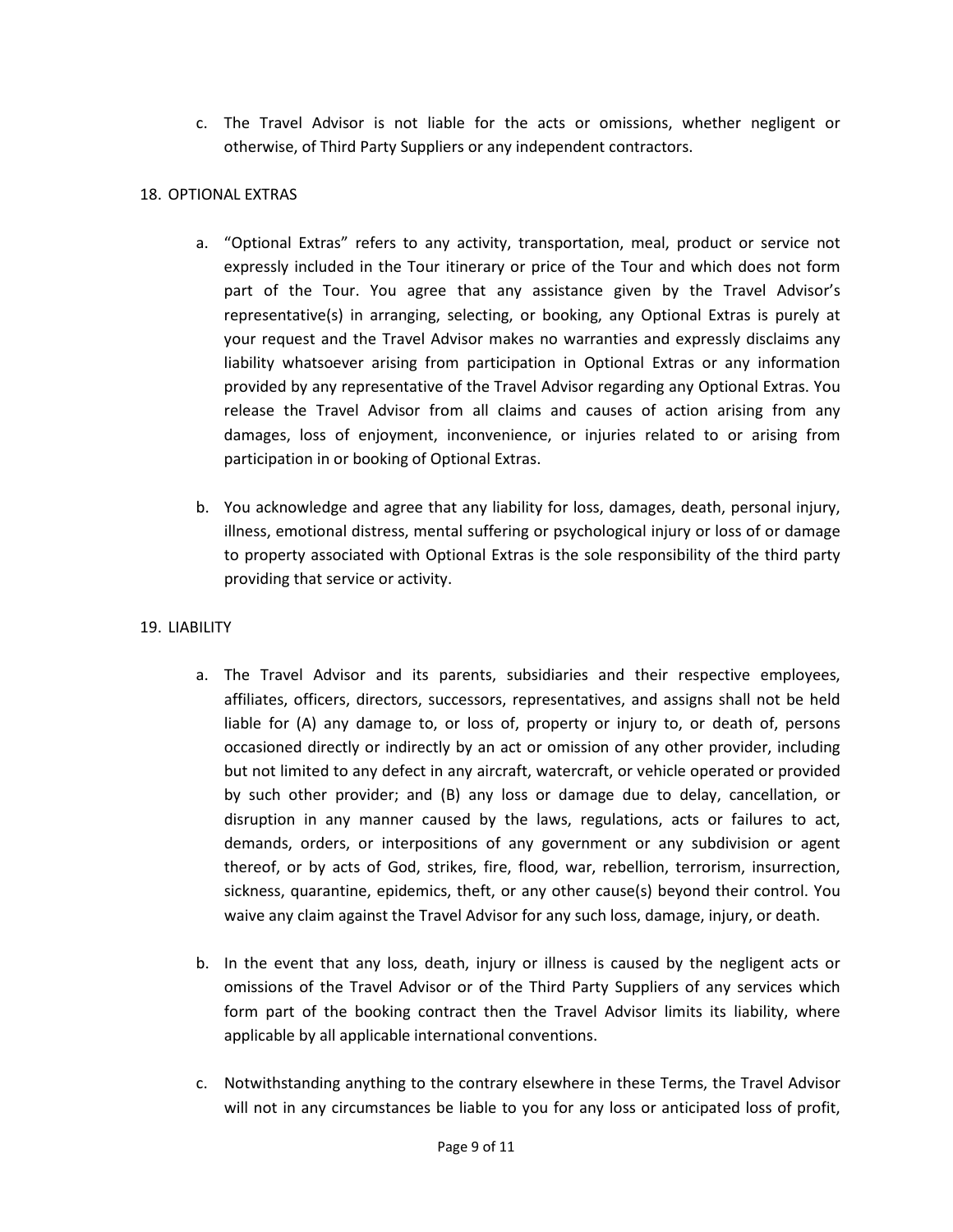loss of enjoyment, loss of revenue, loss of use, loss of contract or other opportunity nor for any other consequential or indirect loss or damage of a similar nature.

d. For claims not involving personal injury, death or illness or which are not subject to the Conventions referred to above, any liability the Travel Advisor may incur for the negligent acts or omissions of its suppliers will be limited to a maximum of the price which you paid for the applicable Tour, not including insurance premiums and administration charges. The Travel Advisor will not at any time be liable for any loss of or damage to valuables of any nature. You agree that you will be precluded from making a double recovery by making the same claims and seeking recovery against the Travel Advisor and its suppliers, contractors or other third parties.

# 20. FORCE MAJEURE

a. The Travel Advisor will not be liable in any way for death, bodily injury, illness, damage, delay or other loss or detriment to person or property, or financial costs both direct and indirect incurred, or for the Travel Advisor failure to commence, perform or complete any duty owed to you if such death, delay, bodily injury (including emotional distress or injury), illness, damage or other loss or detriment to person or property is caused by Act of God, war or war like operations, animal attacks, mechanical breakdowns, terrorist activities or threat thereof, civil commotions, labor difficulties, interference by authorities, political disturbance, howsoever and where so ever any of the same may arise or be caused, riot, insurrection and government restraint, fire, extreme weather or any other cause whatsoever beyond the reasonable control of the Travel Advisor; or an event which the Travel Advisor or the Third Party Supplier of services, even with all due care, could not foresee any and all of which, individually and collectively, constitute "Force Majeure".

#### 21. IMAGES AND MARKETING

a. You agree that, while participating in any Tour, images, photos or videos may be taken by other participants, the Travel Advisor or its representatives that may contain or feature you. You consent to any such pictures being taken and grants a perpetual, royalty-free, worldwide, irrevocable license to the Travel Advisor, its contractors, subcontractors and assigns, to reproduce for any purpose whatsoever (including marketing, promotions and the creation of promotional materials by or with sub-licensees), in any medium whatsoever, whether currently known or hereinafter devised, without any further obligation or compensation payable to you.

#### 22. PRIVACY POLICY

a. The Travel Advisor must collect your personal information to deliver the Tour and any products or services booked. The Travel Advisor collects, uses and discloses only that